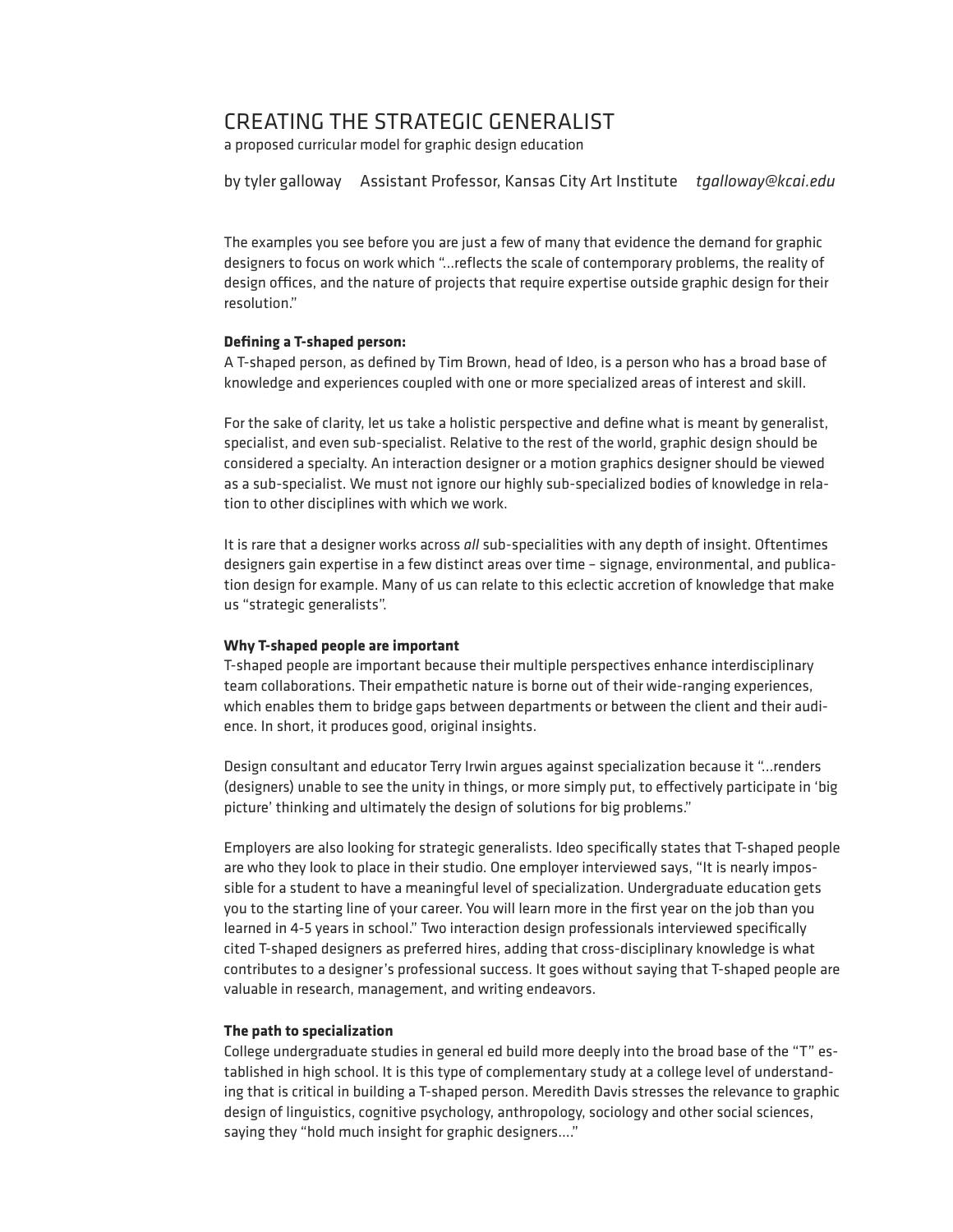The declaration of a major is an obvious stepping stone to specialization, with curricula moving from equal samplings of all subjects as in high school to a balance between focused and generalized areas of study. Study within a major is what begins the focused stem of the "T" for students.

In spite of the initial focus the major brings, Sharon Poggenpohl and Katherine McCoy both assert that a four-year undergraduate program provides little more than a stong base from which to leap. McCoy states, "...whereas **undergraduate schools must necessarily concentrate on a broad spectrum of fundamentals**, graduate programs provide specialized focus and faculty resources."

mfa study in graphic design, and the thesis in particular, is clearly a place for high-level specialization (or sub-specialization) to begin taking shape. Graduate education is the place to use design research to build bridges between theory and practice. For graduate work to be meaningful, it must be focused in some way – on context, audience, message cycle, media/technology, or other factors. The mfa experience equips students with more focused interests and abilities, strengthening the "T" stem.

As the final step, a PhD may be viewed as the pinnacle of sub-specialization, for its role in the field is the generation of new knowledge through extended design research. the reintroduction of electives at this level should be noted as a nod to the need for a range of knowledge that complements the focused study occurring in design.

The shift from a broad range of exploration in a bfa program to the specificity of the workplace can be startling for students. Sub-specialties in graphic design range widely, from focus on design's use to media focus to audience focus. it is also important to note that these sub-specializations often are necessarily coupled with generalizations in other areas. A marketing communications company may focus on particular audiences but range widely across media types. An interactive studio may produce work exclusively for the web but design for a wide range of audiences. These professional situations are the norm, and evidence the value of a T-shaped combination of broad and specialized knowledge.

The accretion of knowledge in various professional practice situations constitutes a career-long lengthening of the "T" as designers discover and refine strengths, work in new areas, and learn from the school of professional life at their own pace.

#### **Where undergrad fits in: a case study**

Kansas City Art Institute is an independent college of art and design granting a BFA in art with a particular emphasis – in this case, graphic design. There are a number of strengths in this particular context, relative to the larger field of graphic design.

One of the obvious strengths of an "art school" is that they attract and nurture a particular type of student. Because of our attachment to the fine arts, students entering graphic design are more wholly focused on the expressive/creative aspects of design, and are predisposed to experimentation, drawing, and emotive/intuitive thinking.

Faculty and staff are well versed in dealing with this type of student, and create an environment that nurtures and broadens those dispositions. Through their individually provided studio spaces, the students themselves create a rich and unusual culture of play and experimentation as a natural outgrowth of the work they make. Radical cheerleading is not often found in a university setting.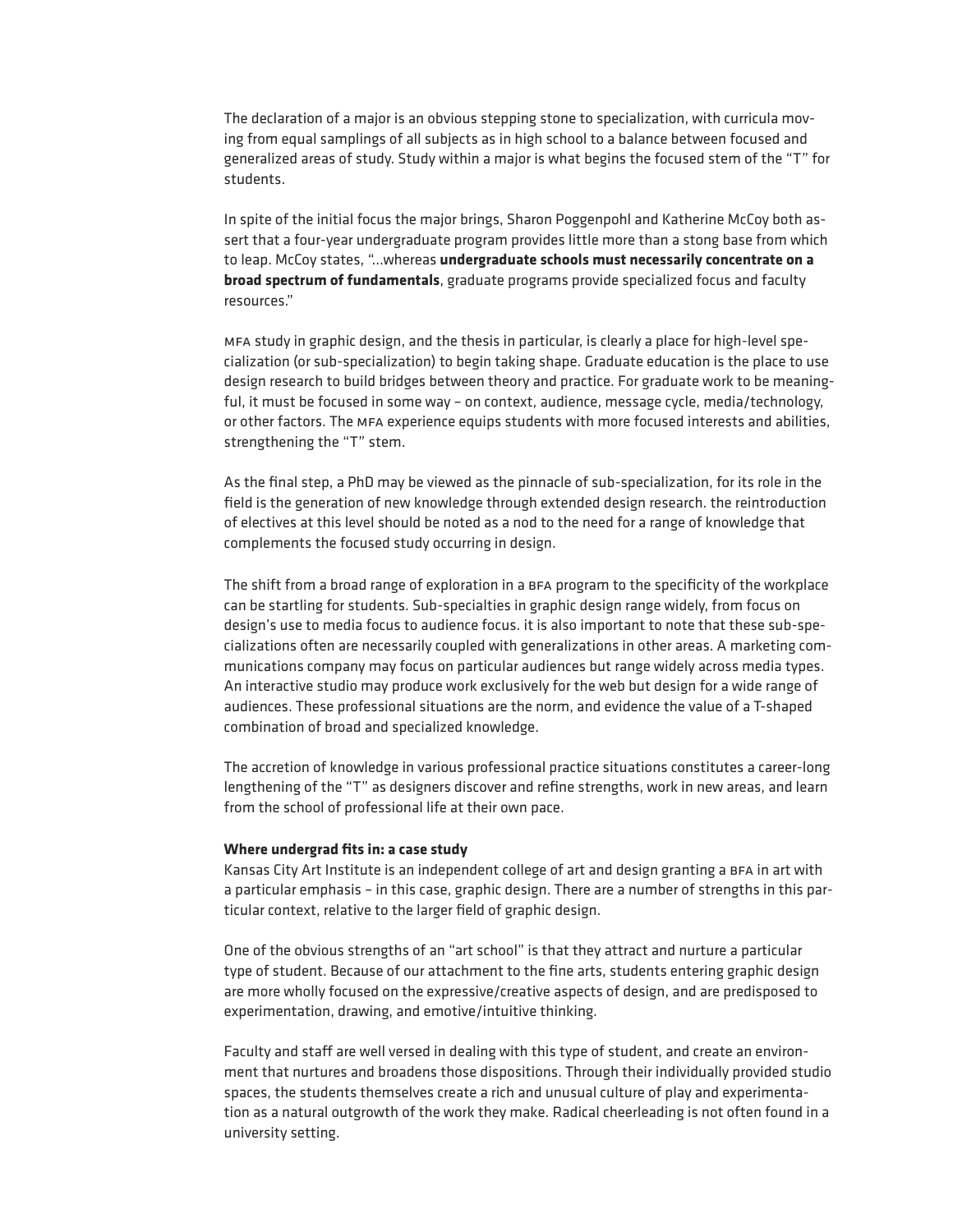Another major strength of this situation is that students are able to draw on a full range of highlevel art-making activities through elective coursework. This allows them to utilize facilities and engage in dialogue with students or faculty from various disciplines. Electives allows for the commingling of fine art and design perspectives at both the faculty and student level, enriching the viewpoints of all. Fine art students immersed in self-initiated projects bring a level of criticality to design work not often seen in a university setting.

Funding at kcai is focused on the creation of art and design students – the primary goal of the Institute – rather than more lucrative research ventures in a university setting. In fact, within an art school context, design is often seen as the "cash cow" and draws a significant amount of funding relative to fine art disciplines.

Once instilled, this creative way of thinking and making continue in much the same manner after school. The flurry of discussion surrounding Richard Florida and Daniel Pink's recent writings point to an increased awareness of the contributions creative thinkers can make in the marketplace. Pink's statement regarding the mfa as the new mba rings true as we see companies innovate by making emotional and aesthetic connections to their audiences. Education in an art school context sets a perfect stage for success in mfa programs, where students can find niches and deepen their understanding of graphic design sub-specialties. An undergraduate art school experience can also provide a strong base of creative thought for those pursuing a mba.

All of these factors combine to form a kind of specialization apart from curricular specialization that is unique to an independent school of art and design. In light of workplace demands, it seems logical to balance this specialized context with a broad approach to graphic design – one that will facilitate unique approaches to the wide range of design problems students will inevitably encounter.

#### **Weaknesses of generalizing**

With the strengths of an art school come weaknesses, most all of which stem from two factors: its "private" status and scale of operation.

Isolation is a major hurdle for kcai, especially if a generalist graphic design degree is sought. It lacks connections to significant programs relevant to graphic design, such as linguistics, cognitive psychology, and social sciences offerings mentioned previously. Individual classes in these subjects lack the overall breadth and depth of knowledge and resources entire university departments can provide.

Because the school is necessarily focused primarily on art and design, the library is limited in scope. This creates problems for the often wide-ranging subject matter graphic design addresses.

Underpinning all of the shortcomings is the fact that, as a private institution, kcai is tuition driven, tying us to a more market-driven cycle of supply and demand. Funding, of course, affects everything from facilities quality to library resources to attracting faculty.

## **How curriculum might facilitate the creation of T-shaped people**

The curriculum I advocate as creating a T-shaped person is not much different than many that currently exist. It does, however prioritize a simultaneous approach to working across media, rather than a "print to screen" linear sequence. It also favors utilizing sub-specialists in the classroom wherever possible to model an interdisciplinary approach and ensure quality teaching across the range of design problems.